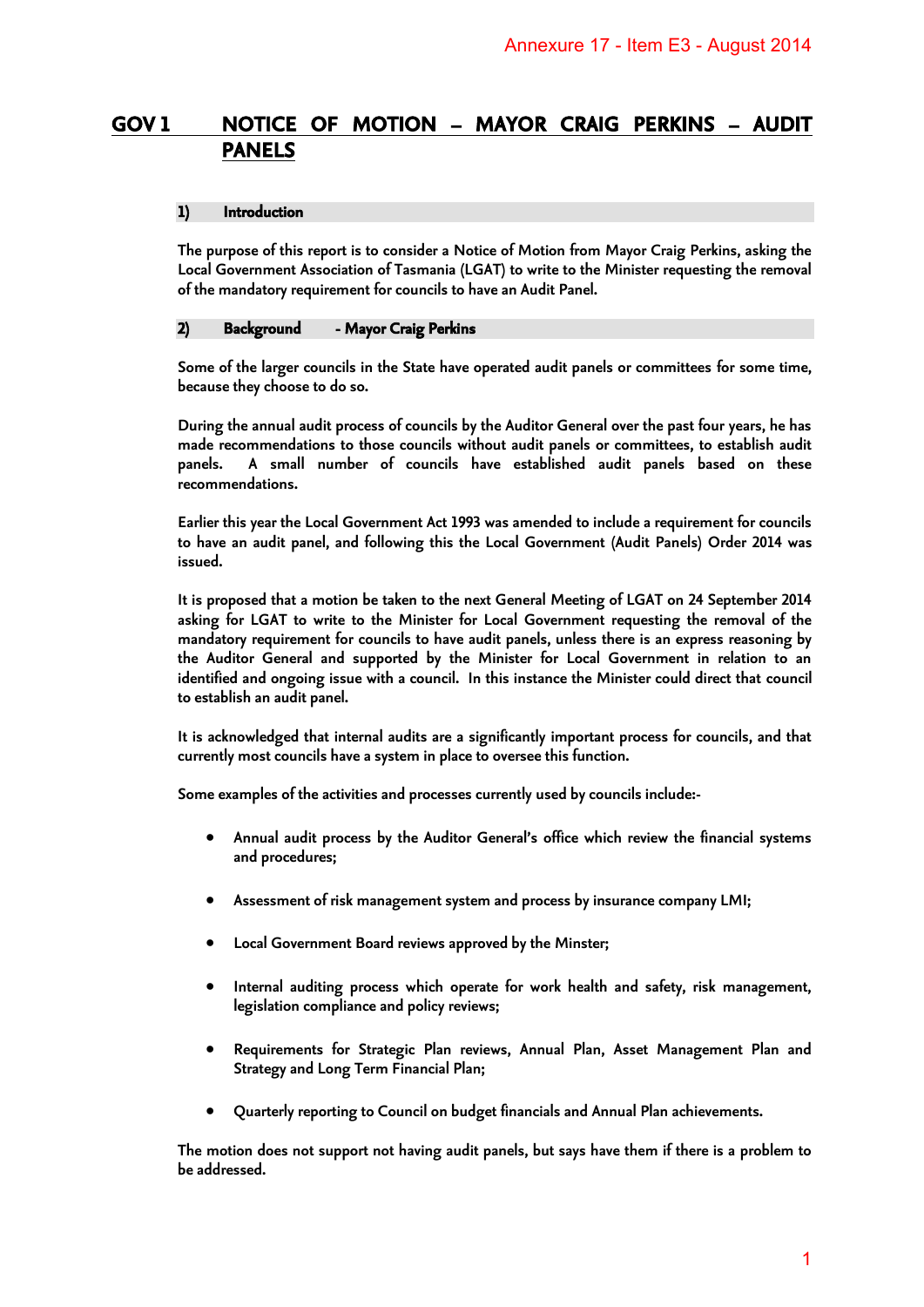**AUTHOR: Craig Perkins MAYOR** 

#### **3) Strategic/Annual Plan Conformance**

**Many of the activities are listed as actions in the Annual Plan and the Annual Plan is reviewed quarterly to ensure these actions are completed on time.** 

#### **4) Policy Implications**

**Not Applicable** 

### **5) Statutory Requirements**

**Council is currently required to establish an audit panel under Section 85 of the Local Government Act 1993, and in accordance with the Local Government (Audit Panels) Order 2014.** 

#### **6) Risk Management**

**Risk management is an operational matter currently managed and reviewed by external insurers and the organisation.** 

#### **7) Consultation with State Government and other Authorities**

**Not Applicable** 

#### **8) Community Consultation**

**Not Applicable** 

#### **9) Financial Impact**

**Council has budgeted \$15,000 to operate the Audit Panel this financial year, with expenses for payment for the chairpersons fees, secretarial support, meeting preparation and expenses.** 

# **10) Alternative Options**

**Council can elect not to support or amend Mayor Perkins motion.** 

#### **11) Officers Comments**

**The intent of Mayor Perkins motion is to give councils the option of having an audit panel, unless there is a concern identified by the Auditor General regarding the operation of a particular Council. In this instance the Auditor-General could ask the Minister to instruct that Council to establish an audit panel.**  Annexure 17 - Item E3 - August 2014<br>Annexure 17 - Item E3 - August 2014<br>time.<br>Annual Plan and the Annual Plan is reviewed<br>time.<br>Annual Plan and the Annual Plan is reviewed<br>time.<br>Any managed and reviewed by external insurer

**Most Councils in the State have a process for reviewing their performance and to impose a mandatory requirement on all Councils is an added financial cost and unnecessary use of resources, with no substantiated benefits.** 

**For small councils such as Flinders, King Island and West Coast these costs are substantial in relation to the overall budget.** 

**There appears to be mixed views between councils about the benefit of audit panels, with some supporting and others not.**